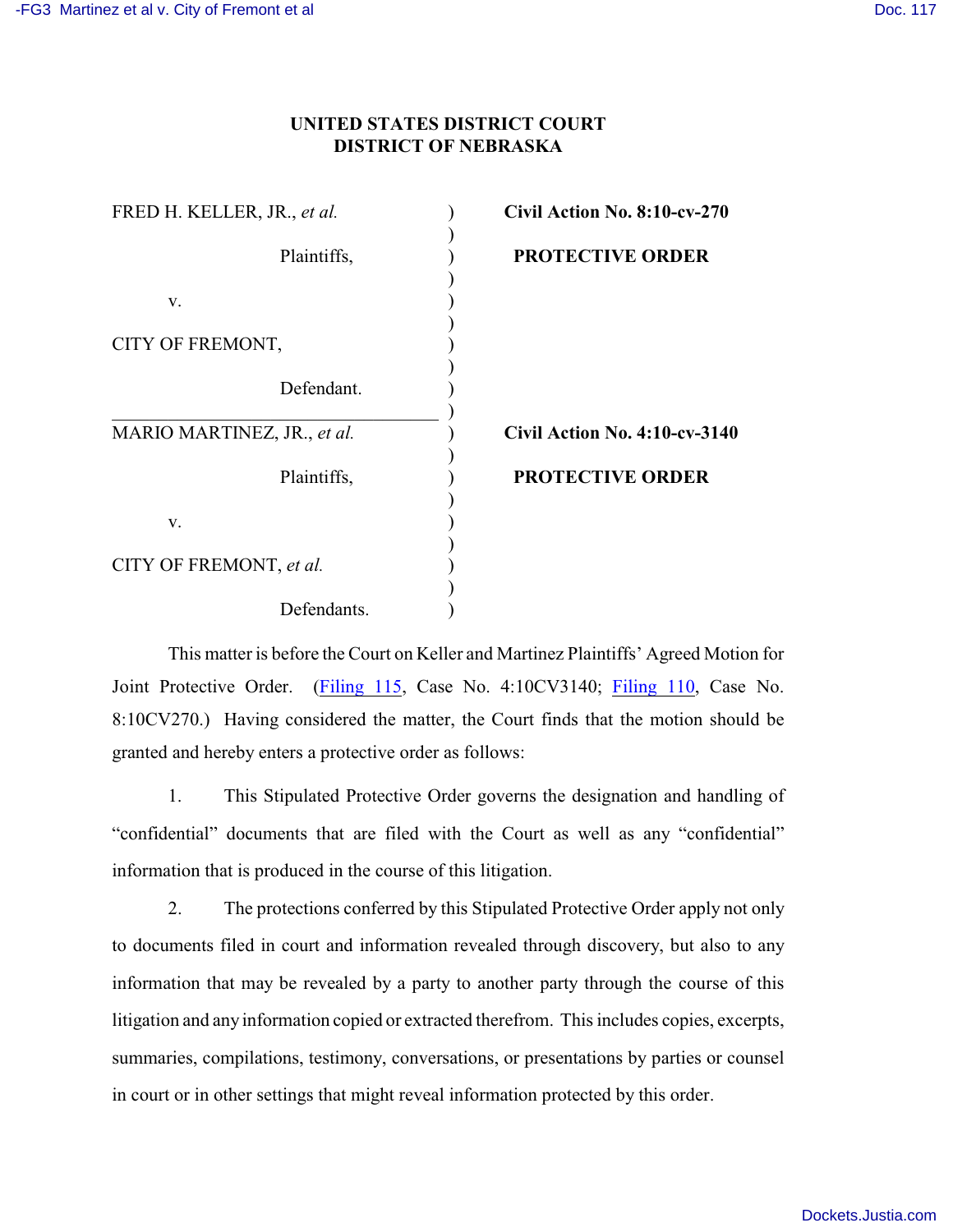3. If either the true name of any party who has been granted permission by the Court to proceed under a pseudonym or any information designated by paragraph 6 of this Order as "confidential" is to be filed with the Court or included in any filing with the Court, the filing shall be made under seal in accordance with local rule NECivR 7.5.

4. The parties shall not seek to use in open court, at any hearing or trial, the true name of any party who has been granted permission by the Court to proceed under a pseudonym, or any information designated by paragraph 6 of this Order as "confidential" unless absolutely necessary. To the extent that any party in this case plans to use the true name of any party who has been granted permission by the Court to proceed under a pseudonym or any information designated in paragraph 6 as "confidential" in open court, at any hearing or trial, the parties agree that the relevant portion of the proceeding shall be held *in camera*. The party desiring to use the information shall inform the other parties in advance of the specific information sought to be used and agrees to jointly request by motion that the relevant portion of the proceeding be held *in camera*.

5. To the extent that any brief, motion, or other pleading in this case refers to a party who has been granted permission by the Court to proceed under pseudonym, such reference shall be made solely by use of the party's pseudonym. Briefs, motions, or other pleadings shall not refer to any pseudonymous party's true name.

6. Information that is "confidential" is defined to include: a) any information related to immigration or citizenship status when associated with the true name(s) of a pseudonymous party and/or their family members and/or cohabitants ; b) the true name of any family members and/or cohabitants of the pseudonymous parties; c) any immigration record created or maintained by the Department of Homeland Security or the Department of Justice relating to any individual or individuals participating in any manner in this litigation and/or their family members and/or cohabitants; or d) any information containing a personal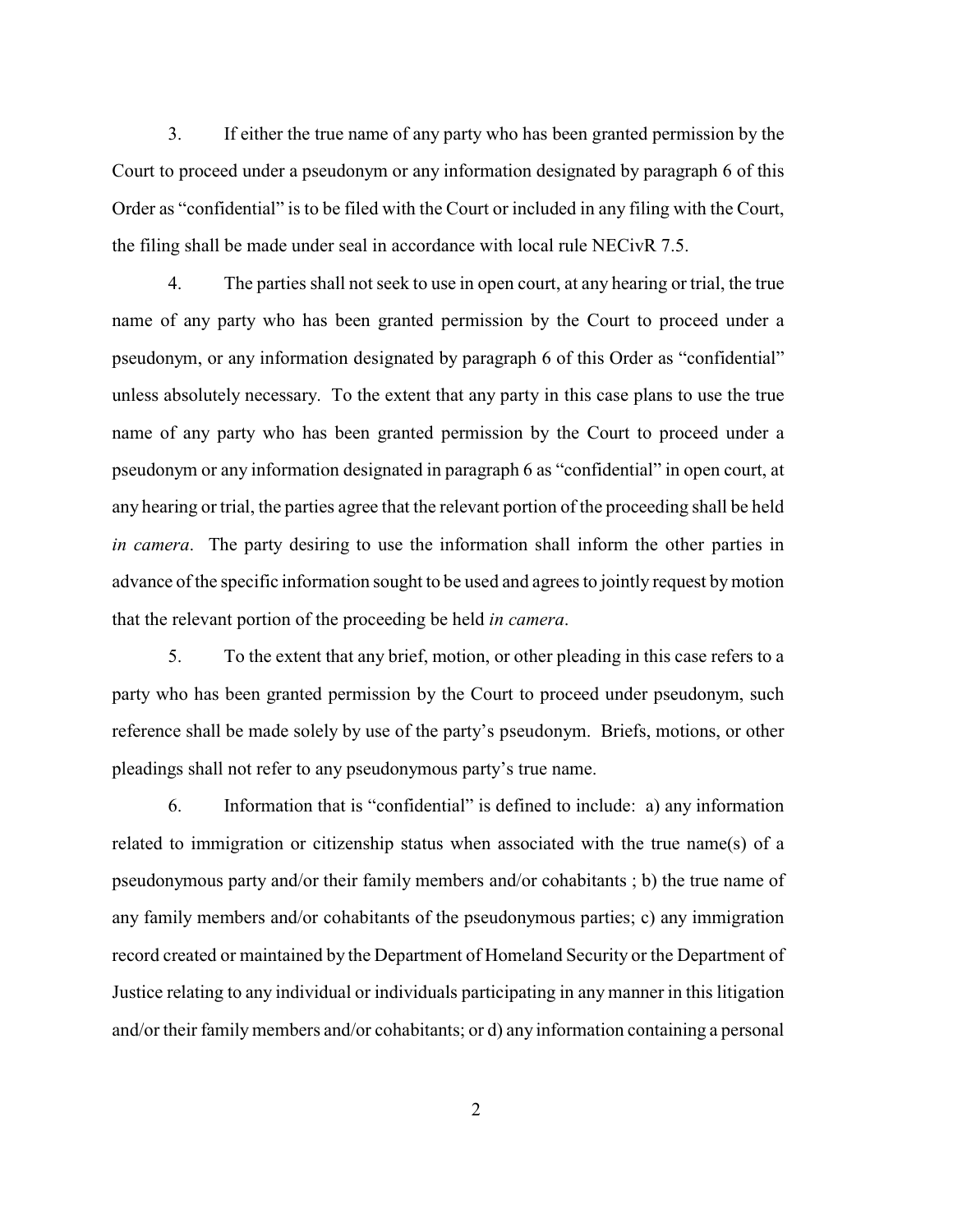identifier including, but not limited to, an address, specific name of apartment complex, alien registration number ("A-Number"), social security number, or taxpayer identification ("ITIN") number; or (e) any other information that can reasonably be described as being information that could be used, either standing alone or in conjunction with other information, to identify any party in this litigation who has been granted permission by the Court to proceed under a pseudonym.

7. When a party designates information as "confidential," each party agrees that the information obtained may not be used for anything other than for the purpose of litigating *Keller, et al. v. City of Fremont*, Civil Action No. 8:10-cv-00270 or *Martinez, et al. v. City of Fremont,* Civil Action No. 4:10-cv-3140. "Confidential" information may not be used to harass, intimidate, coerce, or cause harm to individuals. "Confidential" information may not be shared with any law enforcement agencies.

8. Any party may designate information "confidential" pursuant to this Stipulated Protective Order prior to filing or producing the information. When a party designates information "confidential," the party is asserting in good faith to all other parties that the information falls within the definition of that term in paragraph 6 and should not be made available to the public or to anyone other than counsel in this litigation, unless otherwise provided below in paragraph 13.

9. Documents or things are designated "confidential" by stamping or marking them "CONFIDENTIAL – ATTORNEYS' EYES ONLY" in a size and location which makes the designation readily apparent. A "CONFIDENTIAL – ATTORNEYS' EYES ONLY" designation shall be affixed to any documents produced or filed, including portions of briefs, memoranda, or any writings filed with the court which mention, discuss or comment upon any confidential information. Any information or data that is not reduced to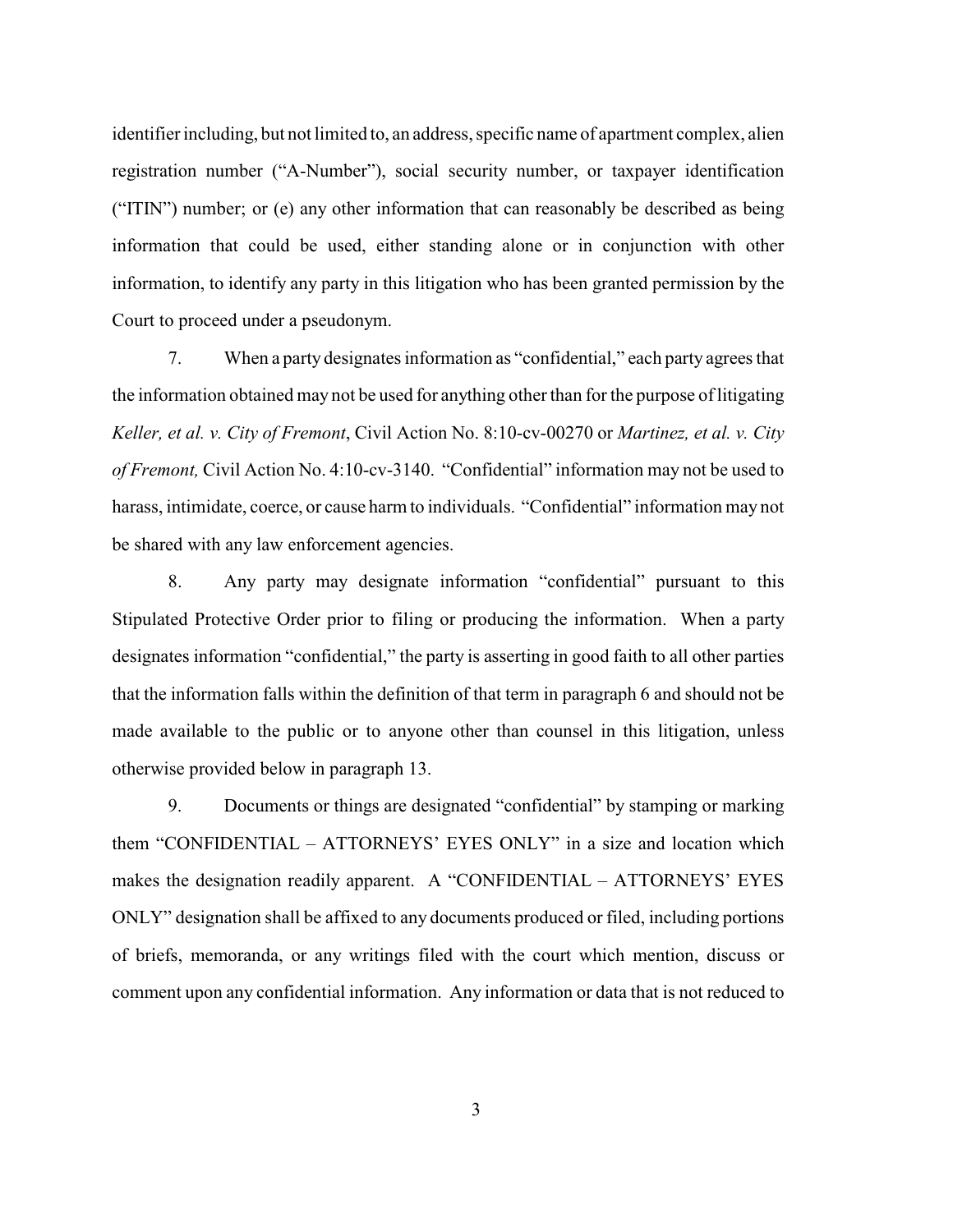documentary, tangible or physical form, may be designated "confidential" by informing counsel for the parties or the Court that it is "confidential."

10. A party may designate in writing, within ten days after receipt of a hearing or deposition transcript, that specific pages of the transcript be "confidential."

11. An inadvertent failure to designate qualified information or documents as "confidential" does not, standing alone, waive the designating party's right to secure protection under this order.

- a. If any party fails to file protected documents or information under seal, any party may request that the Court place the filing under seal. The request to the Court must clearly identify the document or information that should be deemed "confidential."
- b. If any party fails to designate "confidential" any information that is produced but not filed with the court, that party may designate that information "confidential" and must notify the other parties of the designation in writing. The written notification must clearly identify the document or information that should be deemed "confidential."

12. When any party does not agree that information revealed in this litigation requires the designation or non-designation of "confidential," the parties may seek the following remedies (12a and 12b) to resolve the matter. All parties agree that they will use good faith when seeking the following remedies:

> a. Meet and Confer: a party who elects to challenge the designation or non-designation of confidentiality must do so in live voice to voice communication. In conferring, the challenging party must explain the basis for its belief that the designation is proper or improper and must give the designating party an opportunity to review the designated information, to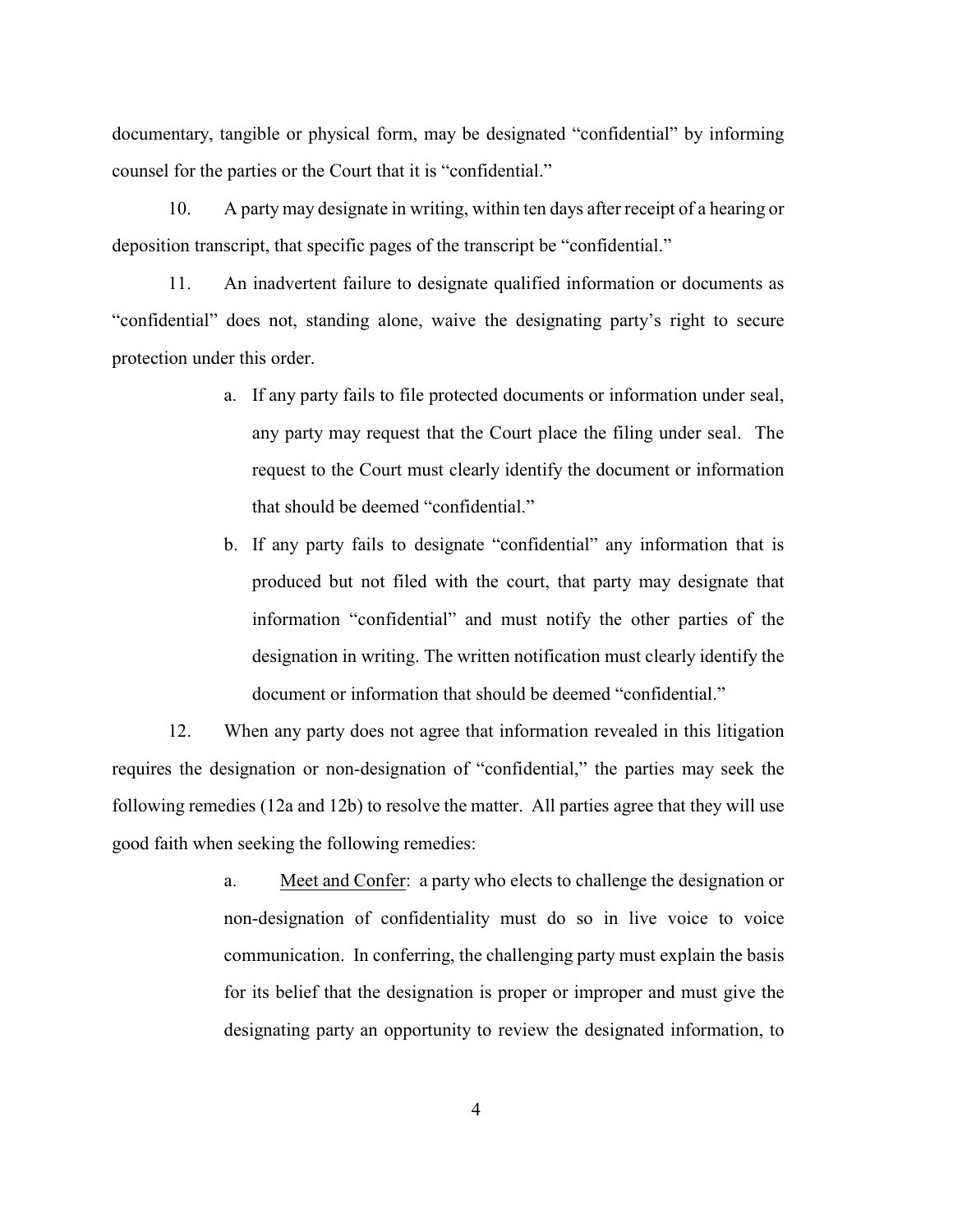reconsider the circumstances, and if no change is offered, to explain the basis for the chosen designation. A challenging party may proceed to the next stage of the challenge process only if it has engaged in the meet and confer process.

b. Judicial Intervention: A party that elects to press a challenge to a

 confidentiality designation or non-designation after considering the justification offered by the party may file a motion in this Court for an order requiring the party to designate or not designate, as "confidential," a document or information. The party that asserts confidentiality has the burden to persuade the Court that the document merits the designation. In the event of such motion, the information at issue may be submitted to the Court for *in camera* inspection.

13. All "confidential" information shall be controlled and maintained in a manner that precludes access by any individual not entitled to access under this Stipulated Protective Order. Individuals who have access to "confidential" information obtained through this litigation must be informed of this protective order. Individuals entitled to access to such "confidential" information are limited to:

> a. counsel for the parties to this action and counsel's essential employees (but not the parties themselves) only to the extent necessary for the prosecution or defense of this litigation; and

> b. the Court; court personnel, court reporters, and foreign language interpreters, as necessary for litigation.

14. "Confidential" information may not be revealed to any person(s) not included in paragraph 13, subsections a and b.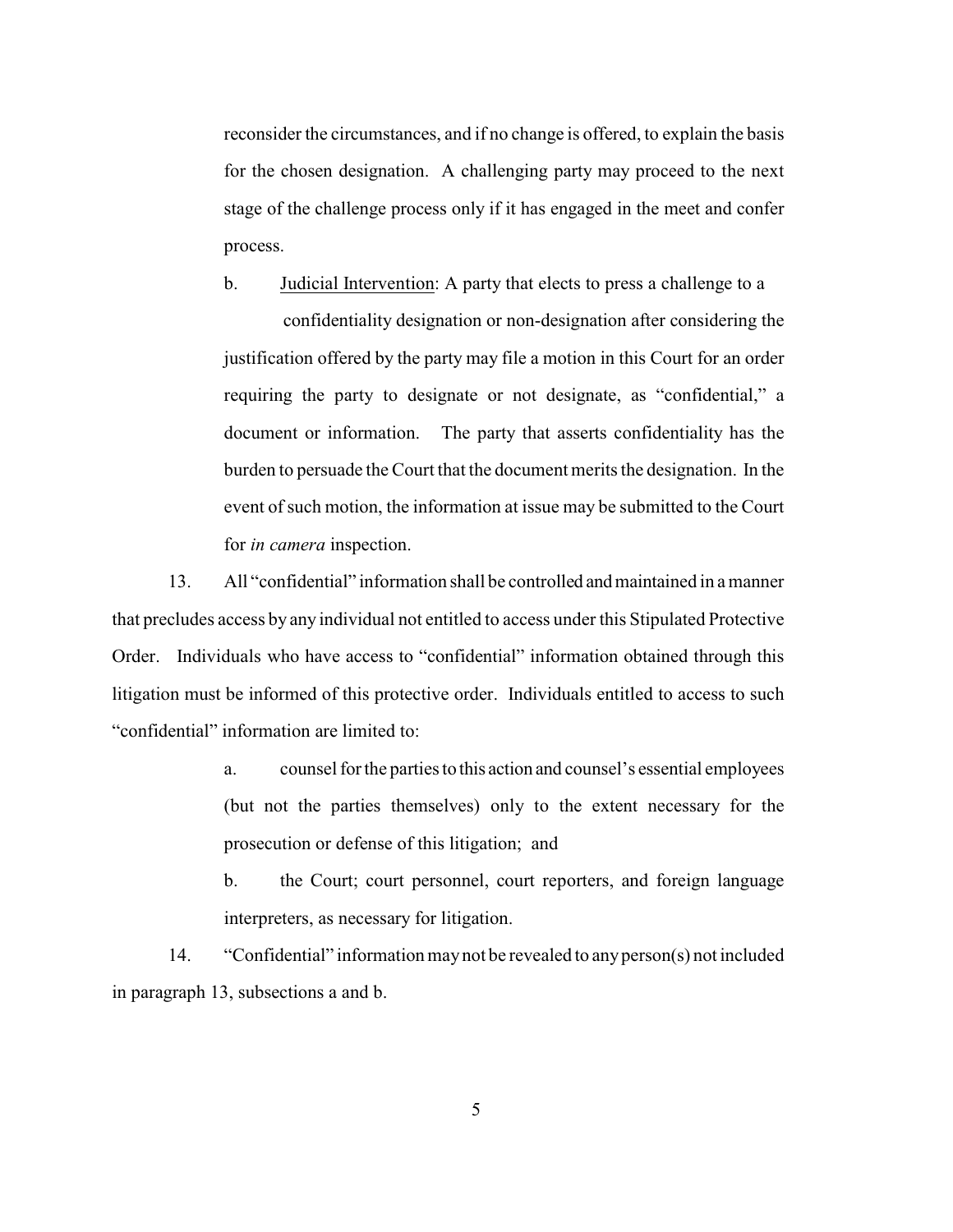15. Any party may request to disclose "confidential" information or documents to any persons to whom disclosure is otherwise prohibited by submitting a written request to the party who has designated the information "confidential." The party to whom the request is made shall respond within five business days. If the request is not answered within five business days, it constitutes a refusal. Any refusal shall permit the party to move for an order of the Court permitting the disclosure for good cause shown.

16. If a party learns that, by inadvertence or otherwise, it has disclosed "confidential" information to any person or in any circumstance not authorized under this Stipulated Protective Order, the party must immediately notify in writing all parties and must inform the person or persons to whom unauthorized disclosures were made that the information is "confidential" and may not be revealed to any other person. The disclosing party must use its best efforts to retrieve all copies of the disclosed information.

17. At the conclusion of this case and any appeal, all "confidential" information subject to this Stipulated Protective Order shall be destroyed or returned to counsel producing the information. Any information that was obtained in this action shall never be used adversely against an individual that has revealed "confidential" information even after the termination of this action.

18. Nothing in this Stipulated Protective Order abridges the right of any person to seek modification of this order by the Court in the future.

19. By stipulating to the entry of this protective order no party waives any right it otherwise would have to object to disclosing or producing any information or item on any ground not addressed in this Stipulated Protective Order.

20. This Stipulated Protective Order does not affect the ability of a party or witness to assert his or her rights under the  $5<sup>th</sup>$  Amendment to the U.S. Constitution.